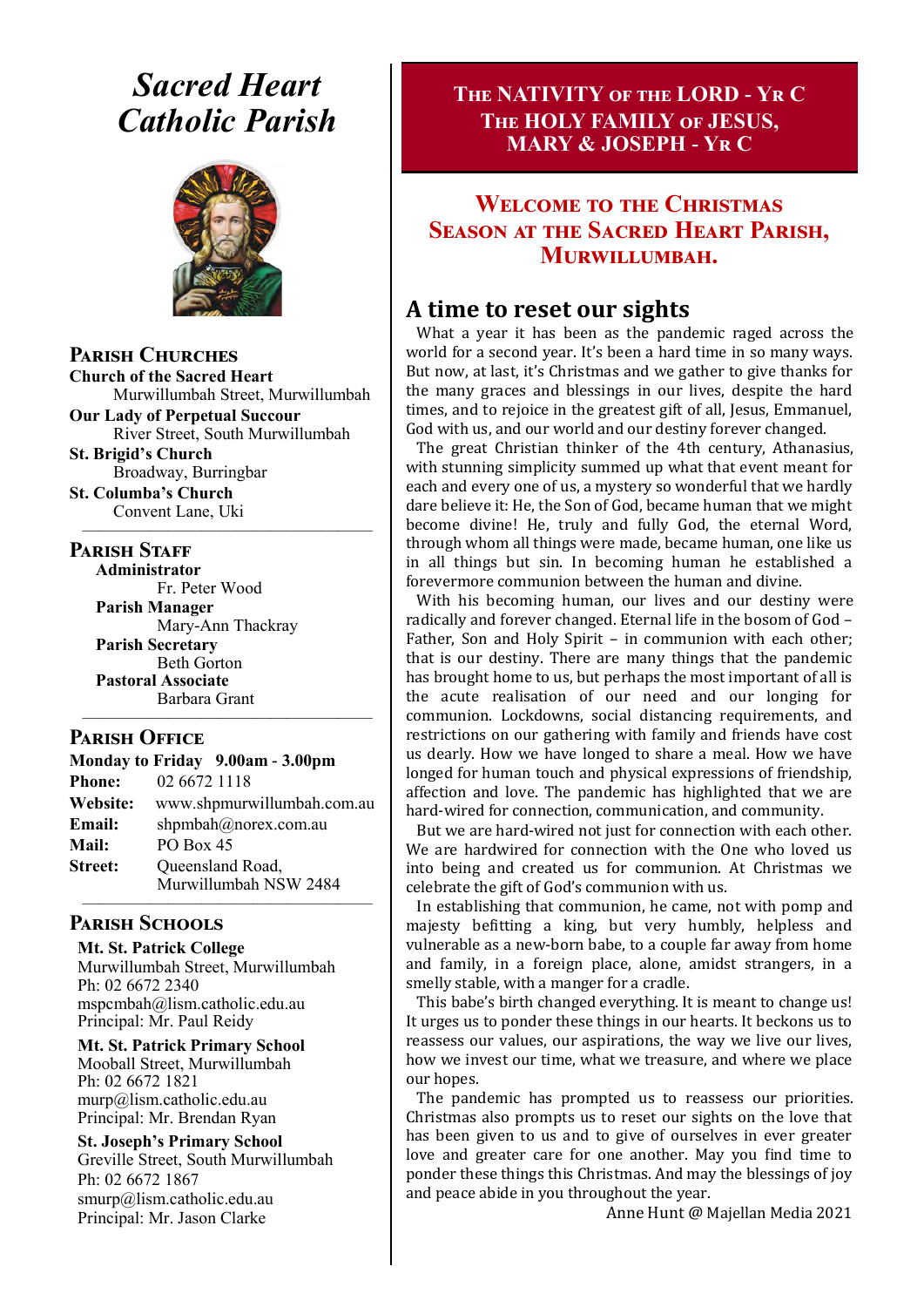# This week in the Parish 24 Dec—2 Jan 2022

| Friday 24 Dec  | <b>CHRISTMAS EVE - VIGIL</b><br>6:00pm - Vigil Mass<br>8:00pm - Vigil Mass                                             |  |
|----------------|------------------------------------------------------------------------------------------------------------------------|--|
|                | Saturday 25 Dec THE NATIVITY OF THE LORD (CHRISTMAS DAY)<br>9:00am - Mass                                              |  |
| Sunday 26      | The HOLY FAMILY of Jesus, Mary & Joseph - Year C<br>9:00 am - Mass<br>(No 8am or 10 am Mass today)                     |  |
| Tuesday 28     | No Mass today                                                                                                          |  |
| Wednesday 29   | No Mass today                                                                                                          |  |
| Thursday 30    | No Mass today                                                                                                          |  |
| Friday 31      | No Mass today                                                                                                          |  |
| Saturday 1 Jan | <b>MARY, THE HOLY MOTHER OF GOD</b><br>9:00am - Mass<br>6:00pm - Vigil Mass                                            |  |
| Sunday 2 Jan   | The EPIPHANY of the LORD - Year C<br>9:00 am - Mass - Fr Prodencio's Thanksgiving Mass<br>(No 8am or 10 am Mass today) |  |



**Seating in the Church** Please remember to turn over the small **'Please Sit Here'** card where you sit in the church during Mass. This tells the volunteer cleaners where someone has been sitting during Mass.

### **Reconciliation**

Saturday 1/1: 5.30 pm - 5.50 pm Sunday 2/1: 7.30 am - 7.50 am

#### **Prayer Chapel:**

The Sacred Heart Prayer Chapel s open for private prayer each weekday from 9am - 3pm.

### **Please Pray For:**

#### **Recently Deceased**:

Fay Albury, Nigel Logan, Hayley Lenehan, Fr Lyall Cowell, Mary Minahan, Sr Judith Quirk

#### **Anniversaries:**

Carl Johnston, Peter Wood, Vera Paine, Doss Dodds

#### **Those Who Are Sick:**

Fr Anthony Lemon, James Wallace

### *Readings for this weekend & next weekend:*

**CHRISTMAS VIGIL - (Mass during the Night)**  Is 9:1-7; Titus 2:11-14; Lk 2:1-14

**CHRISTMAS DAY - (Mass at Dawn)**  Is 62:11-12; Titus 3:4-7; Lk 2:15-20

**HOLY FAMILY - Year C**  1 Sam 1:20-22, 24-28; 1 Jn 3:1-2, 21-24; Lk 2:41-52

**MARY, THE HOLY MOTHER OF GOD - Year C**  Num 6:22-27; Gal 4:4-7; Lk 2:16-21

**THE EPIPHANY OF THE LORD - Year C**  Is 60:1-6; Eph 3:2-3, 5-6; Mt 2:1-12

### **Reading Roster:**

#### **1/2 Jan | The EPIPHANY of the LORD | Yr C**

6pm - Barbara Grant

9am - Mary-Ann Thackray

### **Acknowledgement of Country**

### **Christmas Parish Office Closure:**

The Parish Administration Centre is now closed **and will reopen 9am Tuesday 4 January 2022.** 

If there are any urgent matters during this time, please phone the Presbytery: 6672 1118.

### **Christmas Day Special Collection**

**This year at all our Christmas Masses, there will be a special collection for Wedgetail Retreat, our local Palliative Care Hospice.** 

Envelopes are available at both the Christmas Vigil Masses and the Christmas Day Mass, for this collection.

### **FEAST OF MARY,**

**THE MOTHER OF GOD**

**Mass will be celebrated for the Feast of Mary, the Mother of God at 9:00 am Saturday 1st January, New Year's Day.**

**January Sunday Mass Time Changes Please Note: While Fr Peter is on holidays in January, we will only have one Sunday Mass at 9 am.** The 8 am & 10 am Masses will resume in February.

*We would like to acknowledge the Bundjalung people who are the Traditional Owners of this land on which we gather and pray today. We pay our respects to the Elders past, present and emerging, and extend that respect to other Aboriginal and Torres Strait Islander people past, present and emerging.*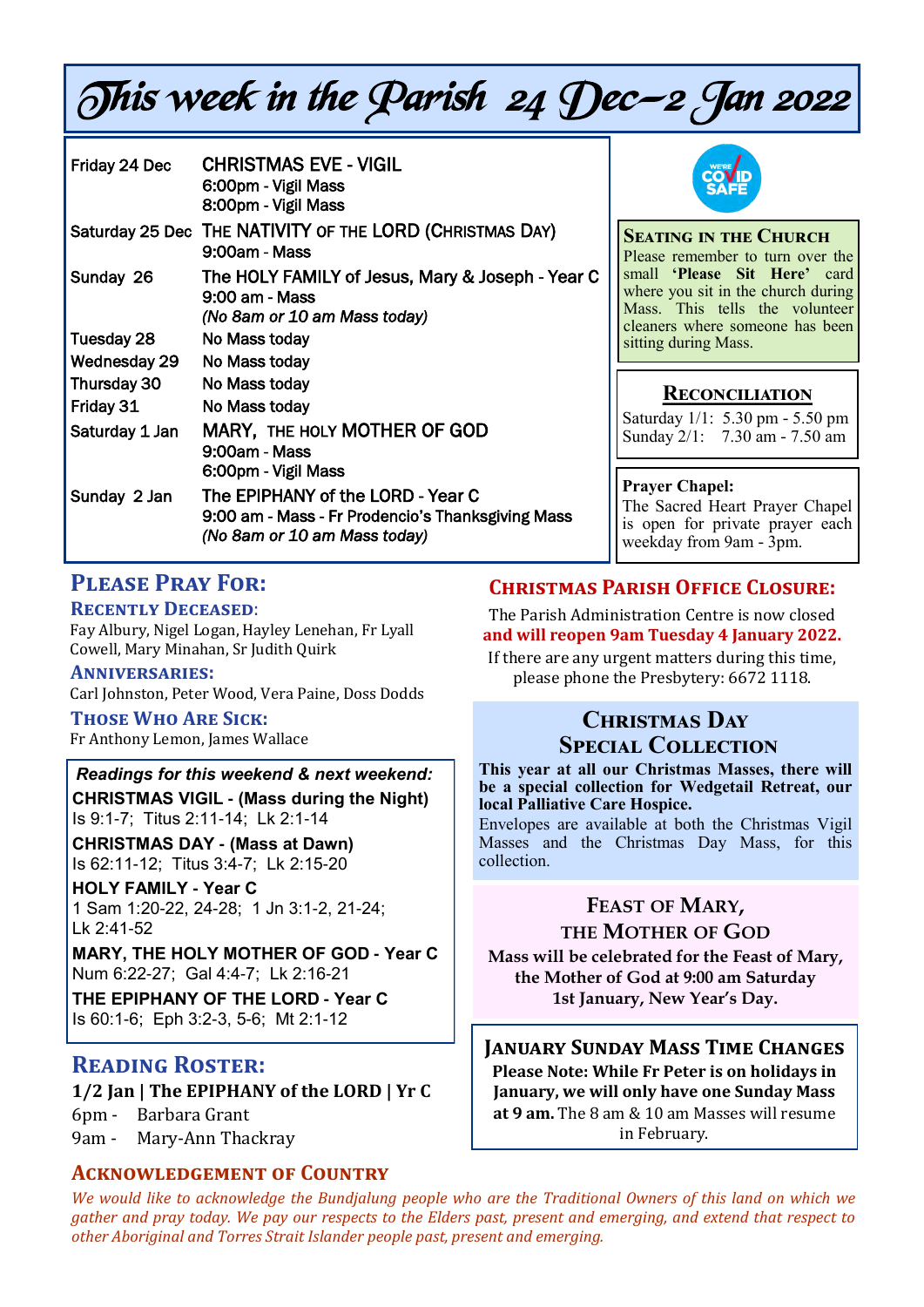## **Advent Wreath**



On Christmas Eve the Christ Candle is lit along with all four Advent candles.

The Christ Candle represents the light that the Son brought into the world when he was born a little baby, God in the flesh. The fact that the Advent candles remain on Christmas Eve puts the focus on this special moment of birth, the moment of transition from prophecy to fulfillment.

On [Christmas Day and the Christmas Sundays,](https://anglicancompass.com/christmastide-a-rookie-anglican-guide-to-the-12-days-of-christmas/) the Advent candles are usually removed, but the Christ Candle remains. This reminds us that old things have passed away, and all has been made new.

May the light of the Christ Child fill you with joy and peace!

Wishing you a Happy and Holy Christmas and a Peace filled New Year to all Fr Anthony, Fr Peter, Mary-Ann, Beth, Barbara, & Belinda.

> May the peace of Christ find a home in your heart.

You are invited to Fr Prodencio Bognay's

### **Thanksgiving Mass**

**9am Sunday 2 January 2022 in Sacred Heart Church All Welcome!**

Following Fr Prodencio's Thanksgiving Mass we will be having morning tea at the Church. Please bring a plate to share.

———————————-

# **2021 Nativity Tableau**



This year both Parish Primary schools presented the Christmas Nativity Tableau for their respective schools. Both presentations were filmed, and are available to watch on both school's website.

Go to Mt St Patrick Primary and St Joseph's Primary website and follow the instructions.

www.smurplism.catholic.edu.au

www.murplism.catholic.edu.au

Thank you to both our Parish Primary schools for presenting & filming this production. **Well done!**



# **Bishop's Greg's Christmas Message 2021**

An exhausting 2021 is coming to an end with Covid once again on our heels. If you are like me, you had hoped that 2022 would begin with Covid under control. Alas, we might be in for more of the same, and we are so tired. There is a heaviness in our hearts as we approach Christmas.

Each of us wants to be refreshed with present joy and the hope of a safer and better future. At the moment this seems out of reach. I invite you to enter this place of longing which is deep within your heart. Our deepest desires are sometimes hidden by our more immediate concerns. Freedom from Covid is a worthy wish but it is not our deepest desire. Like the woman at the well, we want what is beyond our imagining. Our hearts were made for God and we will not rest until we have God.

This is what Christmas is about. More than 2,000 years ago, God came into the world and became a human. God took a human heart, and our hearts now long to be at one with God. Don't focus on the apparent object of your desires and all the things you want. Instead focus on the place and experience of the desire. Open your hearts and find Jesus within. With even the smallest experience of this, you will have Christmas joy and real hope.

+ Gren *Bishop Greg Homeming OCD*